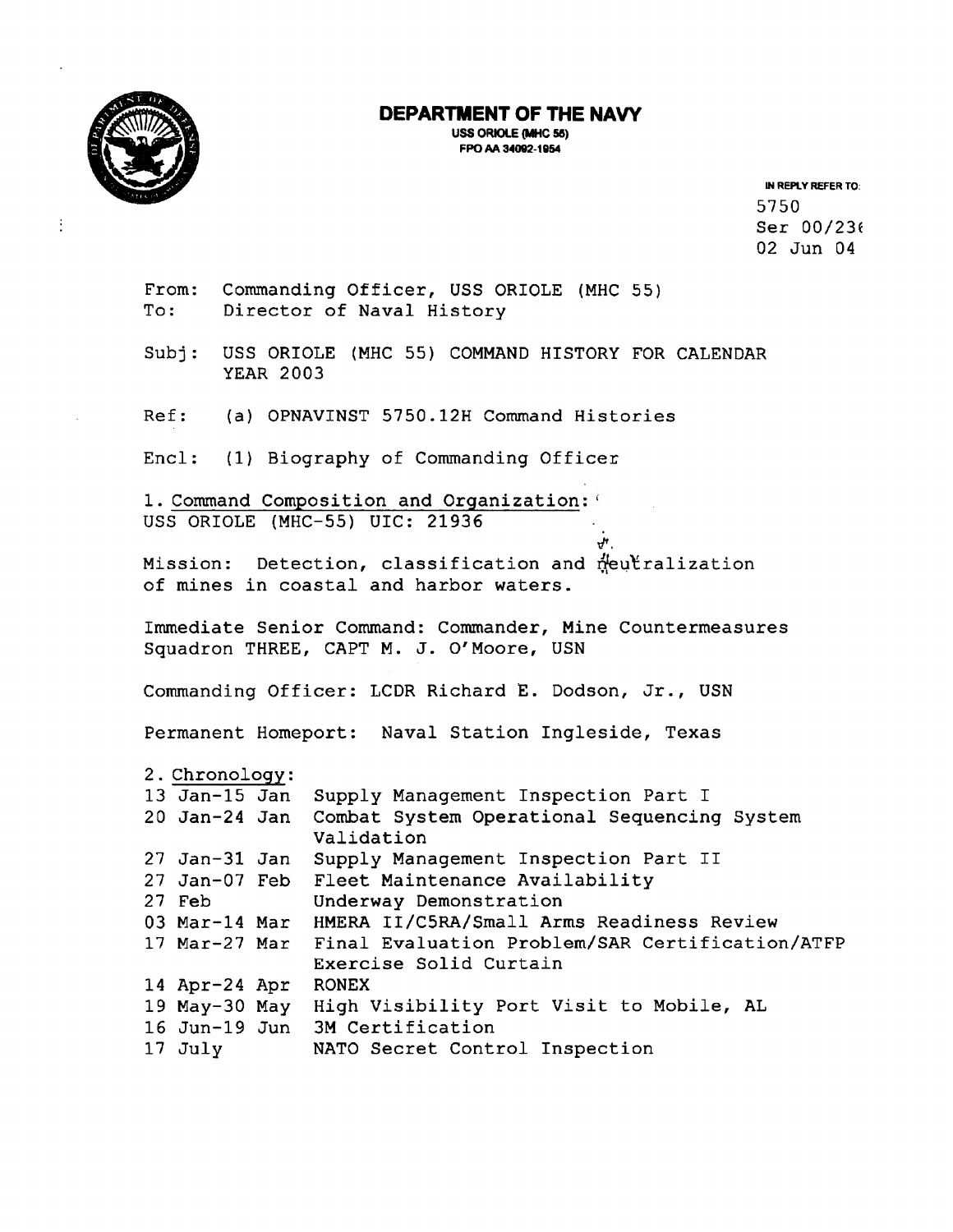| <b>YEAR 2003</b> |               | Subj: USS ORIOLE (MHC 55) COMMAND HISTORY FOR CALENDAR                                                                        |
|------------------|---------------|-------------------------------------------------------------------------------------------------------------------------------|
| 18 Aug-22 Aug    |               | Commence East Pac Deployment 2003-2004. Underway<br>from Naval Station Ingleside, TX enroute Cozumel,<br>MX for a port visit. |
| $23$ Aug-25 Aug  |               | Inport Cozumel, MX                                                                                                            |
|                  | 26 Aug-01 Sep | Underway from Cozumel, MX to Rodman, PN                                                                                       |
| 1 Sep            |               | Transited the Panama Canal                                                                                                    |
| 1 Sep-04 Sep     |               | Inport Rodman, PN                                                                                                             |
| 4 Sep-23 Sep     |               | Underway from Rodman, PN to Naval Station San<br>Diego, CA.                                                                   |
|                  |               | 23 Sep-29 Sep Fleet Maintenance Availability                                                                                  |
|                  | 29 Sep-01 Oct | Q-Route surveys SOCAL OPAREA (San Diego)                                                                                      |
|                  |               | Q-Route surveys Los Angeles OPAREA                                                                                            |
|                  |               | Port visit Port Hueneme, Ca                                                                                                   |
| 01 Nov-20 Nov    |               | Underway SOCAL OPAREA for John C Stennis Strike                                                                               |
|                  |               | Group COMPTUEX 04-1                                                                                                           |
| 01 Nov           |               | Underway and MEDALEX<br>√″.                                                                                                   |
|                  |               | 井 ア<br>02 and 03 Nov Kingfisher Range                                                                                         |
|                  |               | 04 and 05 Nov Live MP2 shots (SWAT II/North part of San                                                                       |
|                  |               | Clemente Island)                                                                                                              |
| 07 Nov           |               | MEDALEX with JCS/COR/SHR                                                                                                      |
| $08-11$ Nov      |               | Minehunting off San Clemente Island (MTR I/II)                                                                                |
| $12-14$ Nov      |               | Inport San Diego                                                                                                              |
| $15-20$ Nov      |               | Minehunting/Recovery with Explosive Ordnance                                                                                  |
|                  |               | Disposal Unit 1 in Silver Strand (area between                                                                                |
|                  |               | Mexican border and South of Coronado.)                                                                                        |
| 21 Nov-04 Dec    |               | Thanksgiving stand down and Fleet Maintenance                                                                                 |
|                  |               | Availability                                                                                                                  |
| 08 Dec-12 Dec    |               | Underway for FACDAR Range and Deep Water Acoustic<br>surveys                                                                  |
| 13 Dec-31 Dec    |               | Inport San Diego, Ca (Christmas and New Years                                                                                 |
|                  |               | leave periods. Upkeep prior to return to homeport                                                                             |
|                  |               | $transit.$ )                                                                                                                  |

3. Narrative for 2003: The year began with the Supply Management Inspection Part I, Combat System Operational Sequencing System Validation, Supply Management Inspection Part 11, Underway Demonstration, HMERA 11, C5RA, Small Arms Readiness Review and culminating with the Final Evaluation Problem in March. Commander Mine Countermeasures Squadron Three Squadron Exercise (RONEX) was held for 14 - <sup>24</sup>**Apr;** ORIOLE performed very well having recently come out of the training cycle. Based on her outstanding performance in RONEX, ORIOLE did not participate in the follow-on Gulf of Mexico Exercise (GOMEX). Instead ORIOLE was assigned to participate in a COMLANTFLT High Priority port

 $\frac{1}{k}$ 

 $\overline{2}$